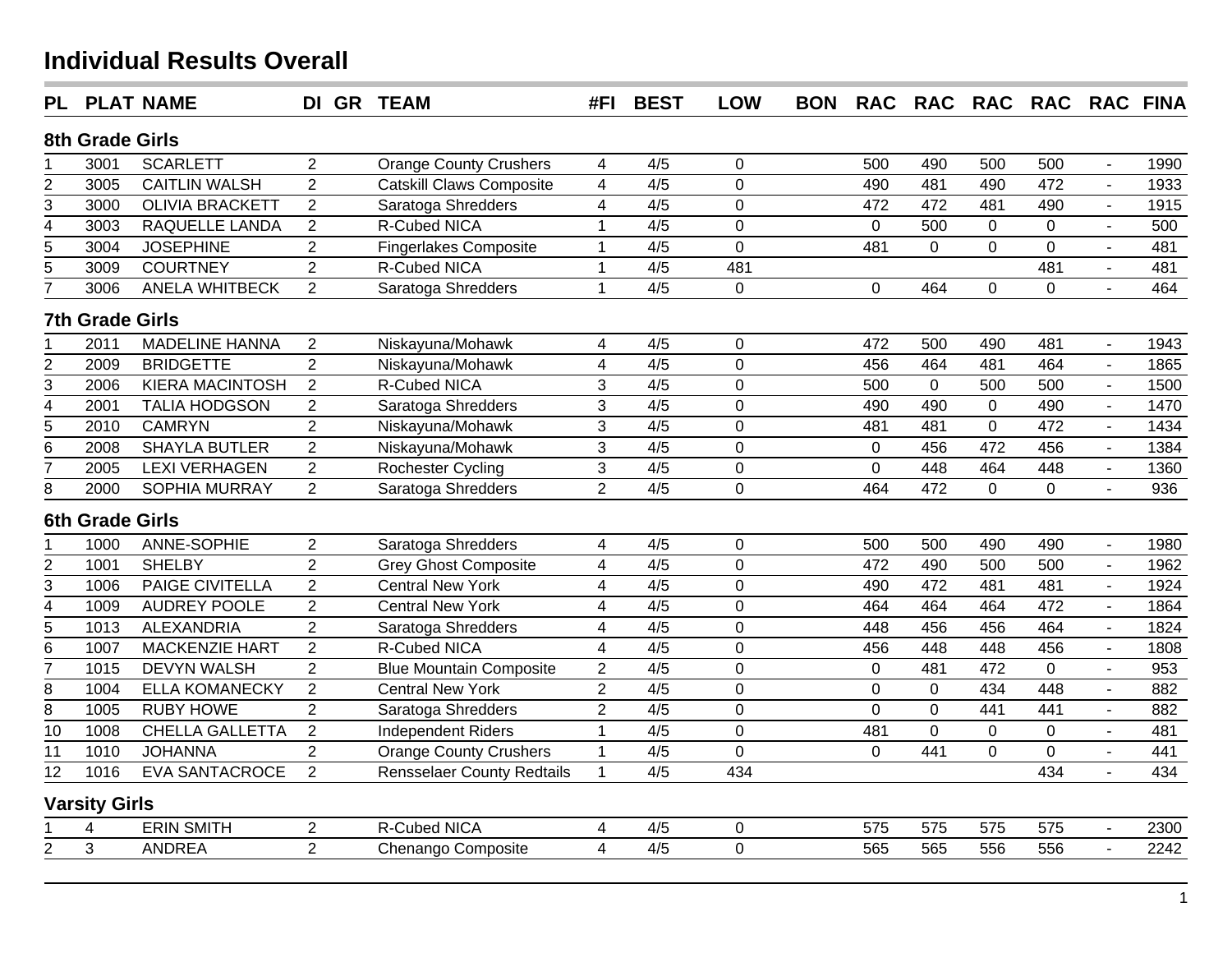| <b>PL</b>               |                   | <b>PLAT NAME</b>       | DI GR TEAM     |                                  | #FI                     | <b>BEST</b>      | <b>LOW</b>     | <b>BON</b> | <b>RAC</b>     | <b>RAC</b>       | <b>RAC</b>       | <b>RAC</b>       | <b>RAC</b>     | <b>FINA</b> |
|-------------------------|-------------------|------------------------|----------------|----------------------------------|-------------------------|------------------|----------------|------------|----------------|------------------|------------------|------------------|----------------|-------------|
| $\overline{\mathbf{c}}$ | 6                 | <b>TATIANA SANCHEZ</b> | 2              | Dave Jordan Racing Juniors       | $\overline{4}$          | 4/5              | 0              |            | 556            | 556              | 565              | 565              |                | 2242        |
| $\overline{4}$          | $\mathbf{1}$      | <b>HANNAH SULAS</b>    | $\overline{2}$ | Otsego Composite                 | $\overline{\mathbf{4}}$ | 4/5              | $\mathbf 0$    |            | 539            | 547              | 547              | 547              | $\sim$         | 2180        |
| $\overline{5}$          | $\overline{2}$    | <b>MAYA HEALEY</b>     | $\overline{2}$ | Niskayuna/Mohawk                 | $\overline{\mathbf{4}}$ | 4/5              | $\mathbf 0$    |            | 547            | 531              | 539              | 539              | $\sim$         | 2156        |
| $\overline{6}$          | $\overline{7}$    | <b>CHANTAL</b>         | $\overline{2}$ | <b>NYCranks Composite</b>        | $\overline{\mathbf{4}}$ | 4/5              | $\mathbf 0$    |            | 523            | 539              | 523              | 531              |                | 2116        |
| 7                       | 5                 | <b>TYLER MIELKE</b>    | $\overline{2}$ | Pleasantville                    | 3                       | 4/5              | $\overline{0}$ |            | 531            | $\mathbf{0}$     | 531              | 523              | $\mathbf{r}$   | 1585        |
|                         | <b>JV Girls</b>   |                        |                |                                  |                         |                  |                |            |                |                  |                  |                  |                |             |
|                         | 109               | <b>AGATHA RYAN</b>     | $\overline{2}$ | <b>Catskill Claws Composite</b>  | 4                       | 4/5              | $\mathbf 0$    |            | 530            | 521              | 521              | 530              |                | 2102        |
| $\frac{2}{3}$           | $\overline{121}$  | <b>OLIVIA GUZZO</b>    | $\overline{2}$ | Niskayuna/Mohawk                 | $\overline{4}$          | 4/5              | $\mathbf 0$    |            | 540            | $\overline{512}$ | $\overline{512}$ | $\overline{512}$ |                | 2076        |
|                         | 101               | <b>LEAH WYCKOFF</b>    | $\overline{c}$ | Otsego Composite                 | $\overline{4}$          | 4/5              | $\mathbf 0$    |            | 504            | 496              | 496              | 521              |                | 2017        |
| $\overline{4}$          | $\overline{122}$  | <b>MADISON</b>         | $\overline{2}$ | <b>Galena Growlers Composite</b> | $\overline{4}$          | 4/5              | $\overline{0}$ |            | 454            | 454              | 454              | 474              |                | 1836        |
| $\overline{5}$          | $112$             | <b>JORDAN FRANK</b>    | $\overline{c}$ | Niskayuna/Mohawk                 | $\overline{4}$          | 4/5              | $\overline{0}$ |            | 442            | 436              | 436              | 467              | $\overline{a}$ | 1781        |
| $\overline{6}$          | $\overline{123}$  | <b>LILLIANA</b>        | $\overline{2}$ | Niskayuna/Mohawk                 | $\overline{\mathbf{4}}$ | 4/5              | $\mathbf 0$    |            | Upgrad         | 540              | 540              | 540              |                | 1620        |
| $\overline{7}$          | 118               | <b>EDAN PAGGY</b>      | $\overline{2}$ | <b>Independent Riders</b>        | 3                       | 4/5              | $\overline{0}$ |            | 521            | 504              | 504              | $\overline{0}$   |                | 1529        |
| $\overline{8}$          | 116               | <b>EMMA JARL</b>       | $\overline{2}$ | Pleasantville                    | 3                       | 4/5              | $\mathbf 0$    |            | $\mathbf 0$    | 530              | 530              | 454              |                | 1514        |
| $\overline{9}$          | 117               | <b>KARLYNNE</b>        | 2              | R-Cubed NICA                     | 3                       | 4/5              | $\mathbf 0$    |            | 474            | $\mathbf 0$      | 481              | 504              |                | 1459        |
| $\overline{10}$         | $\frac{1}{13}$    | <b>SAYRE CONNORS</b>   | $\overline{2}$ | Otsego Composite                 | $\overline{3}$          | 4/5              | $\mathbf 0$    |            | $\mathbf 0$    | 474              | 460              | 481              |                | 1415        |
| $\overline{11}$         | 104               | <b>TRINITY TAYLOR</b>  | $\overline{2}$ | <b>R-Cubed NICA</b>              | $\overline{3}$          | $\overline{4/5}$ | $\mathbf 0$    |            | 467            | 467              | 474              | $\mathbf 0$      |                | 1408        |
| $\overline{12}$         | $\overline{115}$  | <b>GRETA MERRILL</b>   | $\overline{2}$ | Niskayuna/Mohawk                 | 3                       | 4/5              | $\mathbf 0$    |            | 448            | $\overline{0}$   | 448              | 488              | $\mathbf{r}$   | 1384        |
| $\overline{13}$         | 110               | <b>ELIZABETH</b>       | $\overline{2}$ | Pleasantville                    | 3                       | 4/5              | $\mathbf 0$    |            | 460            | 460              | $\mathbf 0$      | 460              | $\overline{a}$ | 1380        |
| $\overline{14}$         | 100               | <b>MCKENNA</b>         | $\overline{2}$ | Rochester Cycling                | $\mathfrak{S}$          | 4/5              | $\mathbf 0$    |            | $\mathbf 0$    | 442              | 442              | 448              | $\mathbf{r}$   | 1332        |
| $\overline{15}$         | 111               | <b>ELISE CORBIN</b>    | $\overline{2}$ | Niskayuna/Mohawk                 | $\overline{2}$          | 4/5              | $\mathbf 0$    |            | $\mathbf 0$    | $\mathbf 0$      | 488              | 496              | $\mathbf{r}$   | 984         |
| $\overline{16}$         | $\frac{105}{105}$ | <b>LYLA</b>            | $\overline{2}$ | <b>ETR Composite</b>             | $\overline{2}$          | 4/5              | $\overline{0}$ |            | 496            | 481              | $\overline{0}$   | $\mathbf{0}$     | $\mathbf{r}$   | 977         |
| $\overline{17}$         | 124               | <b>EMMA BROOKS</b>     | $\overline{2}$ | Galena Growlers Composite        | $\overline{2}$          | 4/5              | $\overline{0}$ |            | $\overline{0}$ | 448              | 467              | $\mathbf{0}$     | $\mathbf{r}$   | 915         |
| $\overline{18}$         | 102               | <b>LIVI MIELKE</b>     | $\overline{2}$ | Pleasantville                    | $\mathbf{1}$            | 4/5              | $\overline{0}$ |            | 512            | $\mathbf{0}$     | $\mathbf 0$      | $\mathbf{0}$     | $\mathbf{r}$   | 512         |
| $\overline{19}$         | 114               | <b>CORINNE FURNISS</b> | $\overline{2}$ | Pleasantville                    | $\mathbf{1}$            | 4/5              | $\overline{0}$ |            | 488            | $\mathbf 0$      | $\mathbf 0$      | $\mathbf{0}$     | $\mathbf{r}$   | 488         |
| $\overline{19}$         | 125               | <b>HANNAH</b>          | $\overline{2}$ | <b>Independent Riders</b>        | $\mathbf{1}$            | 4/5              | $\mathbf 0$    |            | $\mathbf 0$    | 488              | $\overline{0}$   | $\mathbf 0$      | $\blacksquare$ | 488         |
| $\overline{21}$         | 103               | SOPHIA FERRIS          | $\overline{2}$ | Pleasantville                    | $\mathbf{1}$            | 4/5              | $\overline{0}$ |            | 481            | $\mathbf{0}$     | 0                | $\overline{0}$   | $\mathbf{r}$   | 481         |
|                         |                   | <b>Sophomore Girls</b> |                |                                  |                         |                  |                |            |                |                  |                  |                  |                |             |
|                         | 404               | <b>MAGGIE WU</b>       | $\overline{2}$ | <b>NYCranks Composite</b>        | $\overline{\mathbf{4}}$ | 4/5              | $\mathbf 0$    |            | 500            | 500              | 464              | 500              | $\sim$         | 1964        |
| $\overline{2}$          | 400               | <b>DELIA MEMMER</b>    | $\overline{2}$ | Watervile Mountain Bike          | $\overline{\mathbf{4}}$ | 4/5              | $\mathbf 0$    |            | 472            | 490              | 500              | 481              | $\blacksquare$ | 1943        |
| $\overline{3}$          | 402               | <b>LILY GALLUCCIO</b>  | $\overline{2}$ | R-Cubed NICA                     | $\overline{\mathbf{4}}$ | 4/5              | $\mathbf 0$    |            | 481            | 481              | 481              | 472              | $\overline{a}$ | 1915        |
| $\overline{4}$          | 401               | <b>VIDA</b>            | $\overline{2}$ | Chenango Composite               | $\overline{\mathbf{4}}$ | 4/5              | $\overline{0}$ |            | 464            | 472              | 472              | 464              | $\mathbf{r}$   | 1872        |
| $\overline{5}$          | 405               | <b>EMMA MITCHELL</b>   | $\sqrt{2}$     | R-Cubed NICA                     | 3                       | 4/5              | $\mathbf 0$    |            | 490            | $\mathbf 0$      | 490              | 490              | $\mathbf{r}$   | 1470        |
| $\overline{6}$          | 406               | <b>NATALIE</b>         | $\overline{2}$ | Rochester Cycling                | 3                       | 4/5              | $\mathbf 0$    |            | $\mathbf 0$    | 456              | 456              | 448              | $\mathbf{r}$   | 1360        |
| 7                       | 403               | <b>LOUISA</b>          | $\overline{2}$ | <b>NYCranks Composite</b>        | $\overline{2}$          | 4/5              | $\overline{0}$ |            | $\overline{0}$ | 464              | 0                | 456              | $\mathbf{r}$   | 920         |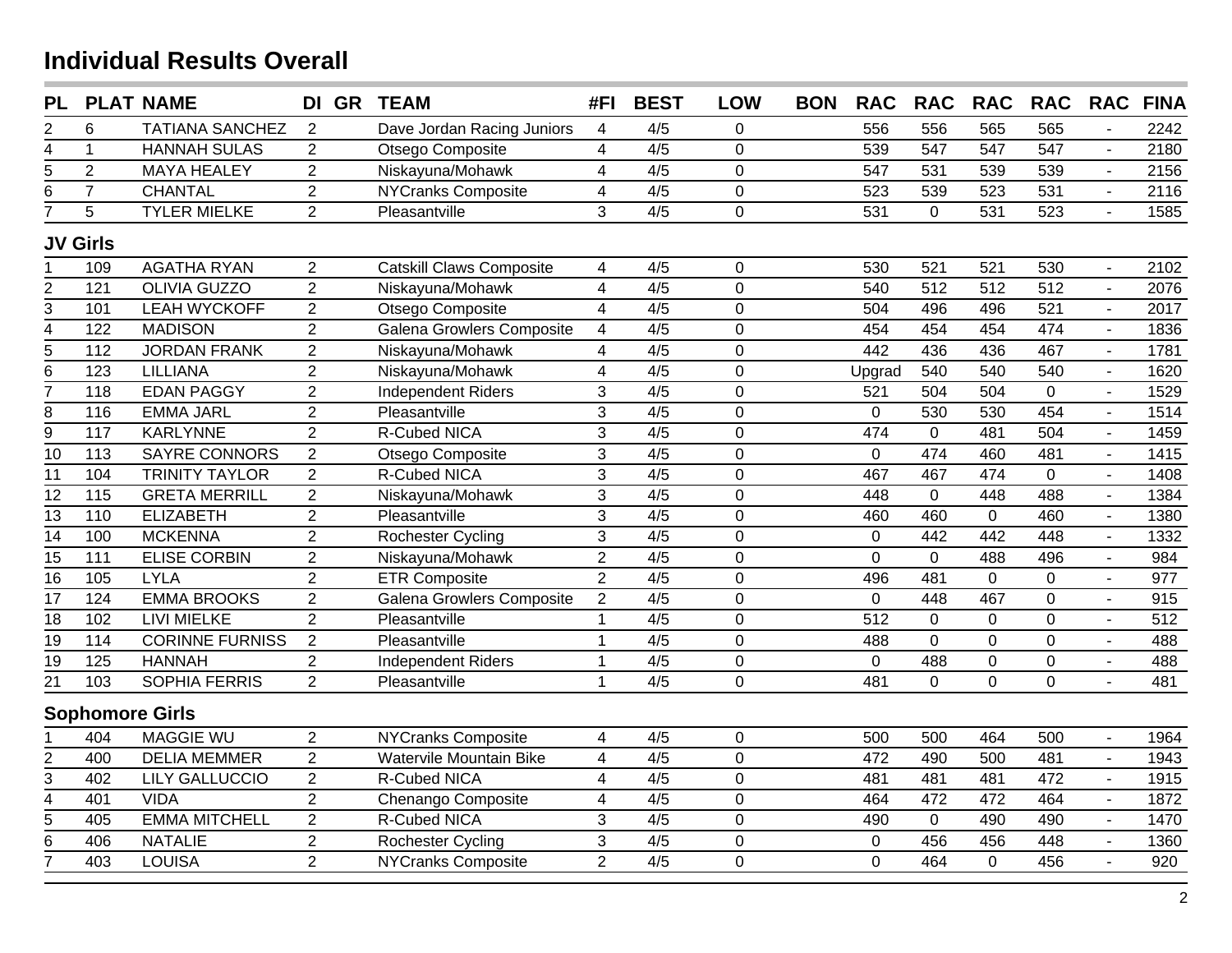| <b>PL</b>       |                       | <b>PLAT NAME</b>       | DI GR TEAM     |                                  | #FI                      | <b>BEST</b>      | <b>LOW</b>     | <b>BON</b> | <b>RAC</b>     | RAC RAC RAC RAC FINA |                  |              |                |      |
|-----------------|-----------------------|------------------------|----------------|----------------------------------|--------------------------|------------------|----------------|------------|----------------|----------------------|------------------|--------------|----------------|------|
|                 | <b>Freshman Girls</b> |                        |                |                                  |                          |                  |                |            |                |                      |                  |              |                |      |
|                 | 703                   | <b>AMBER TRAVIS</b>    | $\overline{2}$ | R-Cubed NICA                     | $\overline{\mathcal{A}}$ | 4/5              | $\mathbf 0$    |            | 472            | 490                  | 500              | 490          |                | 1952 |
| 1               | 705                   | <b>JANNEKE BAKS</b>    | $\overline{2}$ | <b>Hudson Valley Velocity</b>    | $\overline{\mathbf{4}}$  | 4/5              | $\mathbf 0$    |            | 490            | 500                  | 481              | 481          |                | 1952 |
| 3               | 704                   | <b>KATHRYN SMITH</b>   | 2              | R-Cubed NICA                     | $\overline{\mathbf{4}}$  | 4/5              | $\overline{0}$ |            | 481            | 472                  | 490              | 500          |                | 1943 |
| $\frac{4}{5}$   | 700                   | <b>ERIN FILLION</b>    | $\overline{2}$ | Saratoga Shredders               | $\overline{\mathbf{4}}$  | 4/5              | $\overline{0}$ |            | 434            | 441                  | 464              | 472          |                | 1811 |
|                 | 706                   | <b>CHARLIE VADNAI</b>  | $\overline{2}$ | <b>ETR Composite</b>             | 3                        | 4/5              | $\overline{0}$ |            | 448            | 464                  | 472              | $\mathbf{0}$ |                | 1384 |
| $\overline{6}$  | 708                   | <b>CHENOA</b>          | $\overline{2}$ | <b>NYCranks Composite</b>        | $\overline{3}$           | 4/5              | $\mathbf 0$    |            | 441            | 448                  | $\pmb{0}$        | 464          |                | 1353 |
| $\overline{7}$  | 709                   | <b>EMMA MURRAY</b>     | $\overline{2}$ | Saratoga Shredders               | $\overline{c}$           | 4/5              | $\overline{0}$ |            | 456            | 481                  | $\pmb{0}$        | $\mathbf 0$  |                | 937  |
| 8               | 707                   | <b>RUTH SEIDEL</b>     | $\overline{2}$ | <b>ETR Composite</b>             | $\boldsymbol{2}$         | 4/5              | $\overline{0}$ |            | 464            | 456                  | $\pmb{0}$        | $\mathbf 0$  |                | 920  |
| $\overline{9}$  | $\overline{713}$      | <b>ASHLEY AVILA</b>    | $\overline{2}$ | Longwood High School             | $\boldsymbol{2}$         | 4/5              | $\overline{0}$ |            | 427            | 0                    | 456              | $\mathbf 0$  |                | 883  |
| 10              | 710                   | <b>LILLIANA</b>        | $\overline{2}$ | Niskayuna/Mohawk                 | $\mathbf{1}$             | 4/5              | $\pmb{0}$      |            | 500            | 0                    | $\pmb{0}$        | $\mathbf{0}$ | $\overline{a}$ | 500  |
| $\overline{11}$ | 701                   | <b>LAURYN LYNCH</b>    | $\overline{2}$ | Saratoga Shredders               | $\mathbf{1}$             | 4/5              | $\overline{0}$ |            | $\overline{0}$ | $\overline{0}$       | $\overline{0}$   | 456          |                | 456  |
|                 | 8th Grade Boys        |                        |                |                                  |                          |                  |                |            |                |                      |                  |              |                |      |
|                 | 6026                  | <b>AIDEN SCHINDLER</b> | 2              | Pleasantville                    | 4                        | 4/5              | $\mathbf 0$    |            | 500            | 500                  | 500              | 500          |                | 2000 |
| $rac{2}{3}$     | 6034                  | <b>OSKAR ZORN</b>      | $\overline{2}$ | <b>Grey Ghost Composite</b>      | $\overline{\mathbf{4}}$  | 4/5              | $\mathbf 0$    |            | 456            | 456                  | 481              | 490          |                | 1883 |
|                 | 6037                  | <b>LIAM INGLESTON</b>  | $\overline{2}$ | Niskayuna/Mohawk                 | 4                        | 4/5              | $\overline{0}$ |            | 464            | 420                  | 456              | 441          |                | 1781 |
| $\overline{4}$  | 6021                  | <b>JASON WELLS</b>     | $\overline{2}$ | Niskayuna/Mohawk                 | 4                        | 4/5              | $\mathbf 0$    |            | 427            | 472                  | 448              | 427          |                | 1774 |
| $\overline{5}$  | 6013                  | <b>TYLER</b>           | $\overline{2}$ | <b>Catskill Claws Composite</b>  | 4                        | 4/5              | $\overline{0}$ |            | 441            | 441                  | 408              | 456          | $\blacksquare$ | 1746 |
| $\overline{6}$  | 6017                  | <b>SANTIAGO</b>        | $\overline{2}$ | <b>NYCranks Composite</b>        | 4                        | 4/5              | $\mathbf 0$    |            | 448            | 427                  | 385              | 464          |                | 1724 |
| 7               | 6028                  | <b>BRAYDEN HART</b>    | $\overline{2}$ | <b>R-Cubed NICA</b>              | 4                        | 4/5              | $\mathbf 0$    |            | 402            | 414                  | 427              | 420          |                | 1663 |
| $\overline{8}$  | 6015                  | <b>JASPER HANCE</b>    | $\overline{2}$ | Catskill Claws Composite         | $\overline{\mathbf{4}}$  | 4/5              | $\overline{0}$ |            | 375            | 385                  | 396              | 385          |                | 1541 |
| $\overline{9}$  | 6002                  | <b>MASON CAMPBELL</b>  | $\overline{2}$ | Otsego Composite                 | 4                        | 4/5              | $\overline{0}$ |            | 380            | 365                  | 344              | 365          |                | 1454 |
| $\overline{10}$ | 6012                  | <b>AXEL JUERGENS</b>   | $\overline{2}$ | <b>Catskill Claws Composite</b>  | $\overline{\mathbf{4}}$  | $\overline{4/5}$ | 0              |            | 365            | 360                  | 348              | 360          |                | 1433 |
| $\overline{11}$ | 6027                  | <b>JACOB ANDERSON</b>  | $\overline{2}$ | Pleasantville                    | $\overline{3}$           | 4/5              | $\overline{0}$ |            | 434            | 464                  | $\overline{0}$   | 472          | ÷.             | 1370 |
| $\overline{12}$ | 6000                  | <b>DANIEL HANCOCK</b>  | 2              | Saratoga Shredders               | 3                        | 4/5              | $\mathbf 0$    |            | $\mathbf 0$    | 448                  | 441              | 448          |                | 1337 |
| $\overline{13}$ | 6011                  | <b>GRANT BROWN</b>     | $\overline{2}$ | <b>Catskill Claws Composite</b>  | 3                        | 4/5              | $\mathbf 0$    |            | 414            | 0                    | 402              | 414          | ÷,             | 1230 |
| $\overline{13}$ | 6022                  | <b>MATTHEW VIAN</b>    | $\overline{2}$ | Niskayuna/Mohawk                 | $\overline{3}$           | 4/5              | $\mathbf 0$    |            | 420            | 396                  | 414              | $\mathbf{0}$ | $\blacksquare$ | 1230 |
| $\overline{15}$ | 6003                  | <b>BRENDAN</b>         | $\overline{2}$ | Otsego Composite                 | 3                        | 4/5              | $\mathbf 0$    |            | $\overline{0}$ | $\frac{1}{375}$      | 420              | 434          | $\overline{a}$ | 1229 |
| 16              | 6019                  | <b>ANDRE WALKER</b>    | $\overline{2}$ | <b>NYCranks Composite</b>        | 3                        | 4/5              | $\mathbf 0$    |            | 408            | 380                  | $\mathbf 0$      | 408          | ÷,             | 1196 |
| $\overline{17}$ | 6014                  | <b>ELI DESROCHERS</b>  | $\overline{2}$ | Catskill Claws Composite         | 3                        | $\overline{4/5}$ | $\overline{0}$ |            | 390            | 0                    | 352              | 402          | ÷.             | 1144 |
| $\overline{18}$ | 6020                  | <b>WALTER</b>          | $\overline{2}$ | Niskayuna/Mohawk                 | $\overline{3}$           | 4/5              | $\mathbf 0$    |            | $\mathbf 0$    | 356                  | 360              | 396          | ÷.             | 1112 |
| $\overline{19}$ | 6023                  | <b>COILLIN FISK</b>    | $\overline{2}$ | Niskayuna/Mohawk                 | $\overline{3}$           | $\overline{4/5}$ | $\mathbf 0$    |            | 385            | 0                    | 356              | 370          | $\mathbf{r}$   | 1111 |
| $\overline{20}$ | 6039                  | <b>TYLER DAMMS</b>     | $\overline{2}$ | <b>Catskill Claws Composite</b>  | 3                        | 4/5              | $\mathbf 0$    |            | 370            | 352                  | $\boldsymbol{0}$ | 375          | $\overline{a}$ | 1097 |
| $\overline{21}$ | 6016                  | <b>ALEX DENNIS</b>     | $\overline{2}$ | <b>Galena Growlers Composite</b> | 3                        | 4/5              | 0              |            | 360            | 348                  | $\pmb{0}$        | 356          | $\overline{a}$ | 1064 |
| $\overline{22}$ | 6030                  | <b>CARTER RODAK</b>    | $\overline{2}$ | <b>Central New York</b>          | $\overline{2}$           | 4/5              | 0              |            | $\mathbf 0$    | 481                  | 490              | $\mathbf 0$  | $\overline{a}$ | 971  |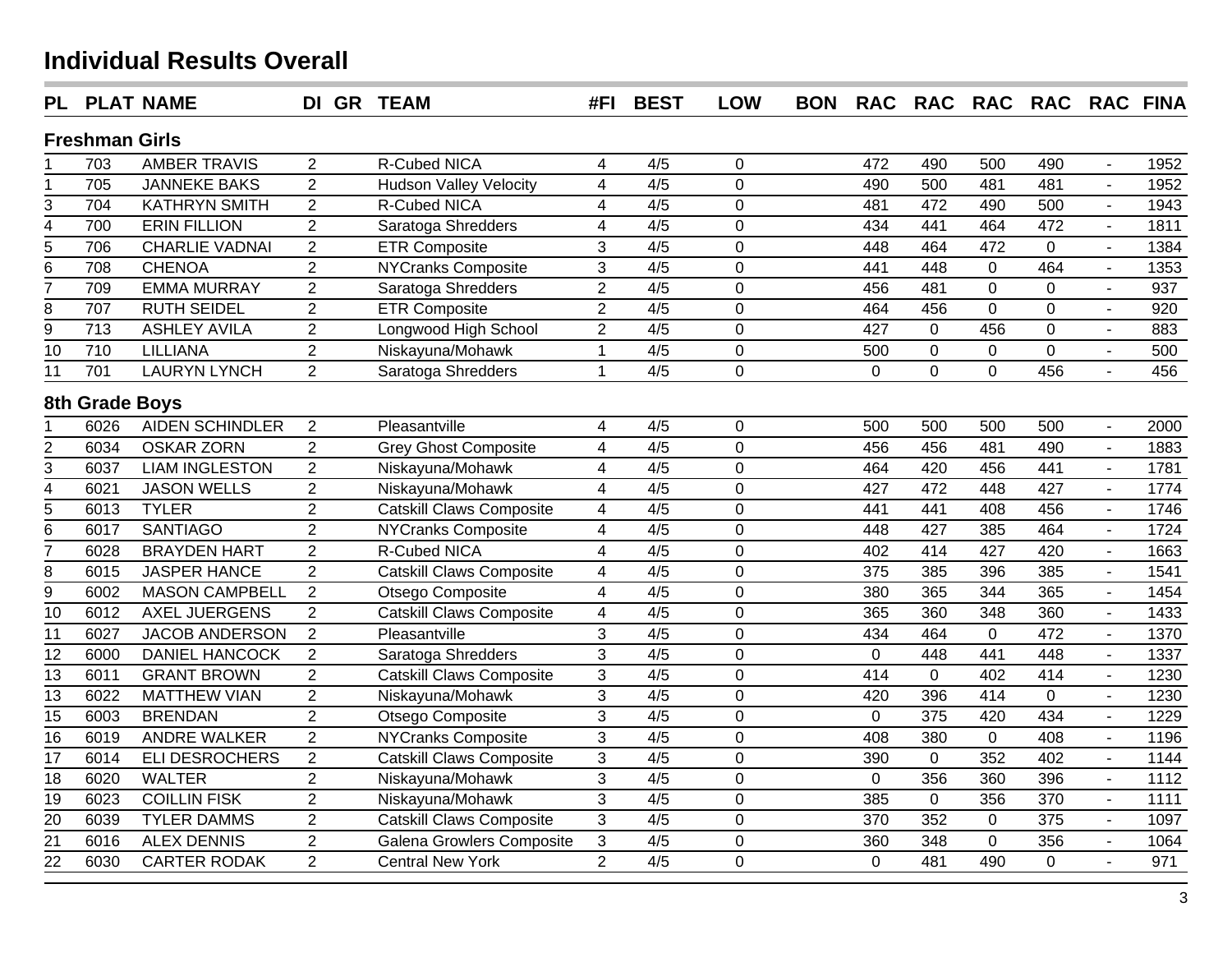| <b>PL</b>       |                       | <b>PLAT NAME</b>       | DI GR          | <b>TEAM</b>                     | #FI                      | <b>BEST</b>      | <b>LOW</b>     | <b>BON</b> | <b>RAC</b>     | <b>RAC</b>     | <b>RAC</b>       | <b>RAC</b>     | <b>RAC</b>               | <b>FINA</b> |
|-----------------|-----------------------|------------------------|----------------|---------------------------------|--------------------------|------------------|----------------|------------|----------------|----------------|------------------|----------------|--------------------------|-------------|
| 23              | 6032                  | PAOLO MARKLEY          | 2              | <b>Central New York</b>         | 2                        | 4/5              | 0              |            | $\mathbf 0$    | 490            | 472              | $\Omega$       |                          | 962         |
| 24              | 6001                  | <b>ETHAN WALSH</b>     | $\overline{2}$ | <b>Blue Mountain Composite</b>  | $\overline{2}$           | $\overline{4/5}$ | $\Omega$       |            | 490            | $\mathbf 0$    | 464              | $\Omega$       |                          | 954         |
| 25              | 6018                  | <b>DAVID BERNSTEIN</b> | $\overline{2}$ | <b>NYCranks Composite</b>       | $\overline{2}$           | 4/5              | $\mathbf 0$    |            | 481            | 434            | $\mathbf 0$      | $\mathbf 0$    |                          | 915         |
| $\overline{26}$ | 6042                  | <b>JASON MARINO</b>    | $\overline{2}$ | <b>Blue Mountain Composite</b>  | $\overline{2}$           | $\overline{4/5}$ | $\overline{0}$ |            | $\mathbf 0$    | 402            | 390              | $\overline{0}$ | L.                       | 792         |
| $\overline{27}$ | 6024                  | <b>LOCHLAN</b>         | $\overline{2}$ | Niskayuna/Mohawk                | $\overline{2}$           | 4/5              | $\overline{0}$ |            | $\mathbf 0$    | 370            | $\mathbf 0$      | 390            | $\blacksquare$           | 760         |
| $\overline{28}$ | 6007                  | <b>BRAYDEN</b>         | $\overline{2}$ | R-Cubed NICA                    | $\overline{2}$           | 4/5              | $\mathbf 0$    |            | $\mathbf 0$    | 0              | $\overline{370}$ | 380            | $\blacksquare$           | 750         |
| $\frac{29}{30}$ | 6025                  | <b>CASCO GENDROU</b>   | $\overline{2}$ | <b>Rochester Cycling</b>        | $\mathbf 1$              | 4/5              | $\mathbf 0$    |            | $\overline{0}$ | $\overline{0}$ | $\mathbf{0}$     | 481            | $\mathbf{r}$             | 481         |
|                 | 6036                  | <b>JOHN OLOUGHLIN</b>  | $\overline{2}$ | Niskayuna/Mohawk                | $\mathbf{1}$             | 4/5              | $\mathbf 0$    |            | 472            | 0              | $\mathbf 0$      | $\overline{0}$ | $\blacksquare$           | 472         |
| $\overline{31}$ | 6004                  | <b>HENRY SCHELLER</b>  | $\overline{2}$ | Pleasantville                   | $\mathbf{1}$             | 4/5              | $\overline{0}$ |            | $\mathbf 0$    | $\overline{0}$ | 434              | $\overline{0}$ | $\blacksquare$           | 434         |
| $\overline{32}$ | 6041                  | <b>REED LUDWIG</b>     | $\overline{2}$ | <b>NYCranks Composite</b>       | $\mathbf{1}$             | 4/5              | $\overline{0}$ |            | $\mathbf 0$    | 408            | $\mathbf 0$      | $\overline{0}$ | $\overline{\phantom{a}}$ | 408         |
| $\overline{33}$ | 6008                  | <b>SHANE YESS</b>      | $\overline{2}$ | <b>Hudson Valley Velocity</b>   | $\mathbf{1}$             | 4/5              | $\mathbf 0$    |            | 396            | $\mathbf 0$    | $\mathbf 0$      | $\overline{0}$ | $\overline{\phantom{a}}$ | 396         |
| $\overline{34}$ | 6040                  | APOLLO ALVAREZ         | $\overline{2}$ | <b>Blue Mountain Composite</b>  | $\mathbf{1}$             | 4/5              | $\mathbf 0$    |            | $\mathbf 0$    | 390            | $\mathbf 0$      | $\mathbf 0$    |                          | 390         |
| $\frac{35}{36}$ | 6033                  | <b>NICK BRYCH</b>      | $\overline{2}$ | Watervile Mountain Bike         | $\mathbf{1}$             | 4/5              | $\mathbf 0$    |            | $\pmb{0}$      | $\mathbf 0$    | 380              | $\mathbf 0$    |                          | 380         |
|                 | 6043                  | <b>THEO FEURY</b>      | $\overline{2}$ | Otsego Composite                | $\mathbf{1}$             | 4/5              | $\mathbf 0$    |            | $\pmb{0}$      | 0              | $\frac{1}{375}$  | $\mathbf 0$    | $\blacksquare$           | 375         |
| $\overline{37}$ | 6038                  | ZACH HAVERKAMP         | 2              | R-Cubed NICA                    | $\mathbf{1}$             | 4/5              | $\overline{0}$ |            | $\overline{0}$ | $\overline{0}$ | 365              | $\overline{0}$ |                          | 365         |
|                 | <b>7th Grade Boys</b> |                        |                |                                 |                          |                  |                |            |                |                |                  |                |                          |             |
| 1               | 5019                  | <b>SYLVAN</b>          | $\overline{2}$ | <b>Catskill Claws Composite</b> | $\overline{4}$           | 4/5              | $\mathbf 0$    |            | 500            | 500            | 500              | 500            | $\overline{\phantom{a}}$ | 2000        |
| $\overline{c}$  | 5008                  | <b>RILEY HIGGINS</b>   | $\overline{2}$ | R-Cubed NICA                    | $\overline{\mathcal{A}}$ | 4/5              | $\mathbf 0$    |            | 490            | 490            | 481              | 481            | $\overline{\phantom{a}}$ | 1942        |
| $\overline{2}$  | 5028                  | <b>CAMERON</b>         | $\overline{2}$ | R-Cubed NICA                    | $\overline{\mathbf{4}}$  | 4/5              | $\mathbf 0$    |            | 481            | 481            | 490              | 490            |                          | 1942        |
| $\overline{4}$  | 5027                  | <b>AIDEN SLOAN</b>     | $\overline{2}$ | <b>R-Cubed NICA</b>             | $\overline{\mathbf{4}}$  | $\overline{4/5}$ | $\mathbf 0$    |            | 472            | 472            | 472              | 472            |                          | 1888        |
| $\mathbf 5$     | 5000                  | <b>CARSON WALKER</b>   | $\overline{2}$ | Saratoga Shredders              | $\overline{\mathcal{A}}$ | 4/5              | $\mathbf 0$    |            | 464            | 464            | 456              | 434            |                          | 1818        |
| 6               | 5023                  | <b>JUSTIN COLT</b>     | $\overline{2}$ | <b>Orange County Crushers</b>   | $\overline{\mathbf{4}}$  | 4/5              | $\mathbf 0$    |            | 434            | 448            | 441              | 427            |                          | 1750        |
| 7               | 5020                  | <b>AMON OLIVER</b>     | $\overline{2}$ | Galena Growlers Composite       | $\overline{\mathbf{4}}$  | 4/5              | $\mathbf 0$    |            | 380            | 434            | 414              | 420            |                          | 1648        |
| $\overline{8}$  | 5029                  | <b>JONATHAN</b>        | $\overline{2}$ | R-Cubed NICA                    | $\overline{\mathbf{4}}$  | 4/5              | $\mathbf 0$    |            | 390            | 408            | 427              | 414            | $\overline{a}$           | 1639        |
| $\overline{9}$  | 5037                  | <b>CALEB STEHMAN</b>   | $\overline{2}$ | R-Cubed NICA                    | $\overline{4}$           | 4/5              | $\mathbf 0$    |            | 408            | 414            | 408              | 408            |                          | 1638        |
| $\overline{10}$ | 5025                  | <b>EMMETT</b>          | $\overline{2}$ | <b>Blue Mountain Composite</b>  | 3                        | 4/5              | $\overline{0}$ |            | $\mathbf 0$    | 456            | 464              | 456            |                          | 1376        |
| $\overline{11}$ | 5026                  | <b>HARRISON</b>        | $\overline{2}$ | Pleasantville                   | $\overline{3}$           | $\overline{4/5}$ | $\overline{0}$ |            | $\mathbf 0$    | 441            | 448              | 448            |                          | 1337        |
| $\overline{12}$ | 5001                  | <b>ANTON GVOZDEV</b>   | $\overline{2}$ | Saratoga Shredders              | $\overline{3}$           | $\overline{4/5}$ | $\overline{0}$ |            | 420            | $\overline{0}$ | 380              | 464            | $\overline{a}$           | 1264        |
| 13              | 5032                  | <b>ANDREW</b>          | $\overline{2}$ | Galena Growlers Composite       | 3                        | 4/5              | $\mathbf 0$    |            | 427            | 390            | 402              | $\mathbf{0}$   |                          | 1219        |
| 14              | 5038                  | <b>MATTHEW BEST</b>    | $\overline{2}$ | <b>Catskill Claws Composite</b> | 3                        | 4/5              | $\overline{0}$ |            | $\pmb{0}$      | 402            | 370              | 370            |                          | 1142        |
| 15              | 5009                  | <b>COOPER SCOTT</b>    | $\overline{2}$ | R-Cubed NICA                    | $\overline{2}$           | 4/5              | $\mathbf 0$    |            | 456            | 420            | $\mathbf 0$      | $\overline{0}$ |                          | 876         |
| $\overline{16}$ | 5043                  | <b>OLIVER EMPIE</b>    | $\overline{2}$ | Otsego Composite                | $\overline{2}$           | $\overline{4/5}$ | $\mathbf 0$    |            | $\mathbf 0$    | $\mathbf 0$    | 434              | 441            | $\overline{a}$           | 875         |
| $\overline{17}$ | 5021                  | <b>LUCAS HEFFERN</b>   | $\overline{2}$ | Niskayuna/Mohawk                | $\overline{2}$           | 4/5              | $\overline{0}$ |            | $\mathbf 0$    | 427            | $\mathbf 0$      | 402            | $\overline{a}$           | 829         |
| $\overline{18}$ | 5042                  | <b>NOAH STARKEY</b>    | $\overline{2}$ | <b>Hudson Valley Velocity</b>   | $\overline{2}$           | 4/5              | $\mathbf 0$    |            | $\overline{0}$ | 396            | 390              | $\overline{0}$ | $\mathbf{L}$             | 786         |
| $\overline{19}$ | 5011                  | <b>JACOB SELTZER</b>   | $\overline{2}$ | <b>ETR Composite</b>            | $\boldsymbol{2}$         | 4/5              | $\mathbf 0$    |            | 396            | 0              | $\pmb{0}$        | 380            | $\sim$                   | 776         |
| $\overline{20}$ | 5044                  | <b>AIDAN HUESTIS</b>   | $\overline{2}$ | Otsego Composite                | $\overline{2}$           | 4/5              | $\mathbf 0$    |            | $\mathbf 0$    | $\overline{0}$ | 385              | 385            | $\overline{a}$           | 770         |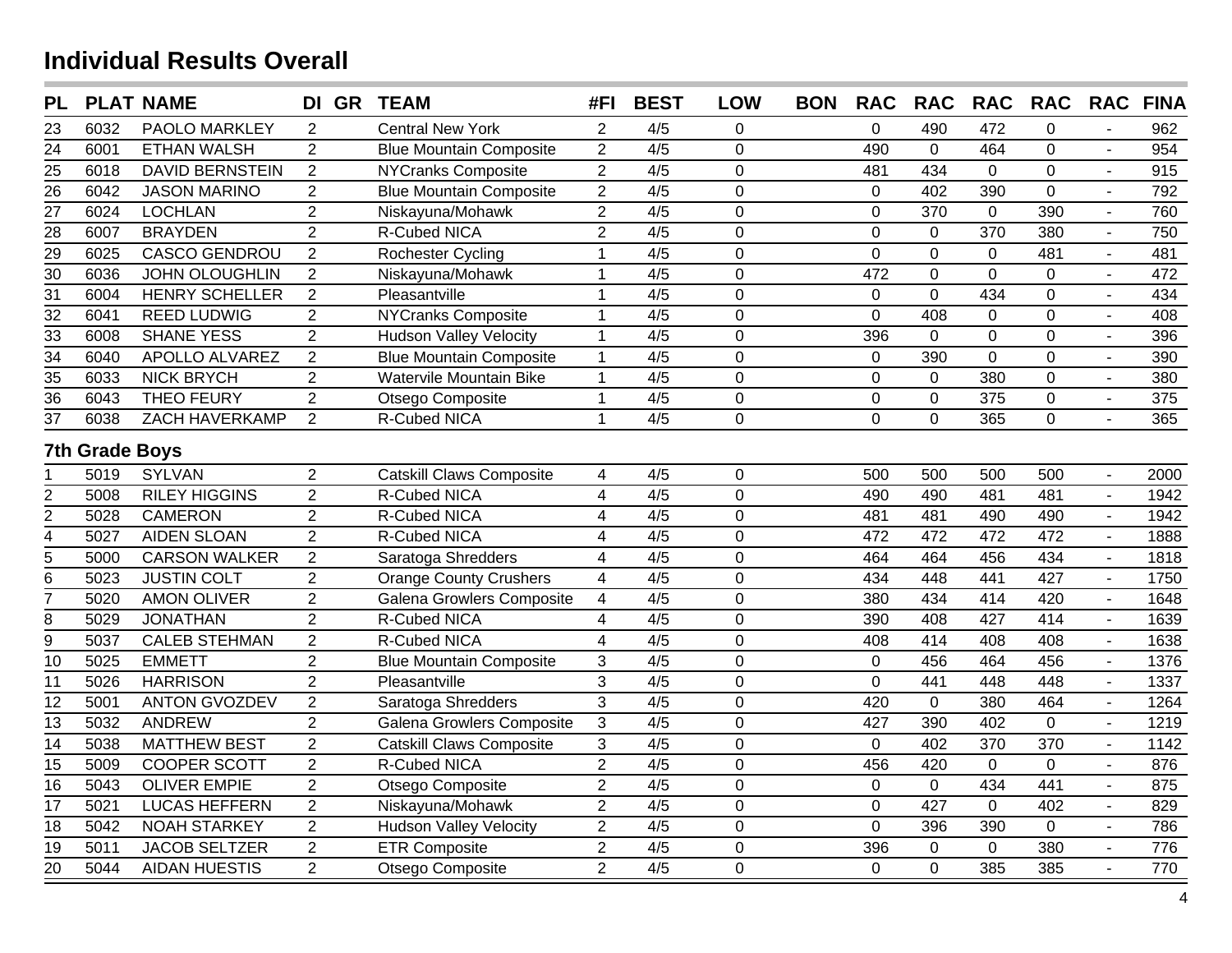| <b>PL</b>       |                | <b>PLAT NAME</b>      | DI GR          | <b>TEAM</b>                       | #FI                     | <b>BEST</b>      | <b>LOW</b>     | <b>BON</b> | <b>RAC</b>     | <b>RAC</b>     | <b>RAC</b>      | <b>RAC</b>     | <b>RAC</b>     | <b>FINA</b> |
|-----------------|----------------|-----------------------|----------------|-----------------------------------|-------------------------|------------------|----------------|------------|----------------|----------------|-----------------|----------------|----------------|-------------|
| 21              | 5041           | <b>CONNOR HARRIS</b>  | 2              | Niskayuna/Mohawk                  | 2                       | 4/5              | $\mathbf 0$    |            | 0              | 0              | 365             | 375            |                | 740         |
| 22              | 5007           | <b>BROCK LARSEN</b>   | $\overline{2}$ | <b>R-Cubed NICA</b>               | $\mathbf{1}$            | $\overline{4/5}$ | $\mathbf 0$    |            | 448            | 0              | $\mathbf{0}$    | $\overline{0}$ |                | 448         |
| $\overline{23}$ | 5010           | <b>WECK POOL</b>      | $\overline{2}$ | Dave Jordan Racing Juniors        | $\mathbf{1}$            | 4/5              | $\mathbf 0$    |            | 441            | 0              | $\mathbf 0$     | $\overline{0}$ |                | 441         |
| $\overline{24}$ | 5040           | <b>BEN KEMNAH</b>     | $\overline{2}$ | Galena Growlers Composite         | $\mathbf{1}$            | $\overline{4/5}$ | $\mathbf 0$    |            | $\mathbf 0$    | $\overline{0}$ | 420             | $\overline{0}$ |                | 420         |
| $\frac{25}{26}$ | 5033           | <b>KADEN BOBE</b>     | $\overline{2}$ | <b>ETR Composite</b>              | $\mathbf{1}$            | 4/5              | $\overline{0}$ |            | 414            | $\overline{0}$ | $\mathbf 0$     | $\overline{0}$ |                | 414         |
|                 | 5012           | <b>JAMES RUSSELL</b>  | $\overline{2}$ | <b>Independent Riders</b>         | $\mathbf{1}$            | 4/5              | $\mathbf 0$    |            | 402            | $\overline{0}$ | $\mathbf{0}$    | $\overline{0}$ | $\blacksquare$ | 402         |
| $\overline{27}$ | 5003           | <b>TANNER SANDEL</b>  | $\overline{2}$ | Adirondack Velo Composite         | $\mathbf{1}$            | 4/5              | $\overline{0}$ |            | $\mathbf 0$    | $\overline{0}$ | 396             | $\overline{0}$ | $\blacksquare$ | 396         |
| $\overline{27}$ | 5046           | <b>ARAN MCCART</b>    | $\overline{2}$ | <b>Grey Ghost Composite</b>       | $\mathbf{1}$            | 4/5              | 396            |            |                |                |                 | 396            | $\sim$         | 396         |
| $\overline{29}$ | 5022           | <b>MILES ELSON</b>    | $\overline{2}$ | Niskayuna/Mohawk                  | $\mathbf{1}$            | 4/5              | $\overline{0}$ |            | $\overline{0}$ | 0              | 0               | 390            | $\sim$         | 390         |
| $\overline{30}$ | 5005           | <b>DYLAN RAGHAVAN</b> | $\overline{2}$ | Pleasantville                     | $\mathbf{1}$            | 4/5              | $\overline{0}$ |            | 385            | 0              | $\mathbf{0}$    | $\mathbf 0$    | $\sim$         | 385         |
| $\overline{31}$ | 5017           | <b>KEVIN LOUGHLIN</b> | $\overline{2}$ | <b>Central New York</b>           | $\mathbf{1}$            | 4/5              | $\overline{0}$ |            | $\mathbf 0$    | $\overline{0}$ | $\frac{1}{375}$ | $\overline{0}$ | $\blacksquare$ | 375         |
| $\overline{32}$ | 5045           | <b>JACKSON</b>        | 2              | <b>Rensselaer County Redtails</b> | $\mathbf{1}$            | 4/5              | 365            |            |                |                |                 | 365            | $\blacksquare$ | 365         |
| $\overline{33}$ | 5034           | OLEN COSTELLO         | $\overline{2}$ | Adirondack Velo Composite         | $\mathbf{1}$            | 4/5              | $\mathbf 0$    |            | 0              | 0              | 360             | $\Omega$       |                | 360         |
|                 | 6th Grade Boys |                       |                |                                   |                         |                  |                |            |                |                |                 |                |                |             |
|                 | 4011           | <b>CONOR BUTTS</b>    | $\overline{2}$ | <b>Blue Mountain Composite</b>    | $\overline{4}$          | 4/5              | $\mathbf 0$    |            | 500            | 490            | 490             | 490            | $\sim$         | 1970        |
| $\overline{2}$  | 4003           | <b>MAX FRONHOFER</b>  | $\overline{2}$ | <b>Grey Ghost Composite</b>       | $\overline{\mathbf{4}}$ | 4/5              | $\overline{0}$ |            | 490            | 500            | 481             | 441            | $\sim$         | 1912        |
| 3               | 4020           | <b>CAMERON DIBADJ</b> | $\overline{2}$ | <b>NYCranks Composite</b>         | $\overline{\mathbf{4}}$ | 4/5              | $\mathbf 0$    |            | 472            | 481            | 472             | 472            | $\blacksquare$ | 1897        |
| $\overline{4}$  | 4010           | <b>CEDRIC FORGUES</b> | $\overline{2}$ | <b>NYCranks Composite</b>         | $\overline{\mathbf{4}}$ | 4/5              | $\overline{0}$ |            | 481            | 464            | 464             | 481            | $\blacksquare$ | 1890        |
| $\overline{5}$  | 4002           | <b>JAMES "PETER"</b>  | $\overline{2}$ | R-Cubed NICA                      | $\overline{\mathbf{4}}$ | 4/5              | $\mathbf 0$    |            | 441            | 420            | 434             | 434            | $\blacksquare$ | 1729        |
| $\overline{6}$  | 4015           | <b>BENJAMIN WALZ</b>  | $\overline{2}$ | <b>Central New York</b>           | 3                       | 4/5              | $\mathbf 0$    |            | $\mathbf 0$    | 472            | 441             | 456            |                | 1369        |
| $\overline{7}$  | 4004           | <b>REED LANDA</b>     | $\overline{2}$ | R-Cubed NICA                      | $\overline{3}$          | 4/5              | $\mathbf 0$    |            | $\mathbf 0$    | 448            | 456             | 464            |                | 1368        |
| 8               | 4007           | <b>OSCAR TROMBLEY</b> | $\overline{2}$ | <b>NYCranks Composite</b>         | $\overline{3}$          | $\overline{4/5}$ | $\overline{0}$ |            | 434            | 456            | 408             | $\mathbf{0}$   |                | 1298        |
| 9               | 4031           | <b>QUINTIN</b>        | $\overline{2}$ | <b>Central New York</b>           | $\mathfrak{S}$          | 4/5              | $\overline{0}$ |            | $\mathbf 0$    | 434            | 427             | 414            |                | 1275        |
| 10              | 4033           | <b>SAM BOGUMIL</b>    | $\overline{2}$ | <b>Rochester Cycling</b>          | $\overline{2}$          | $\overline{4/5}$ | $\mathbf 0$    |            | $\mathbf 0$    | 0              | 500             | 500            |                | 1000        |
| 11              | 4032           | <b>FRANCIS TOLMAN</b> | $\overline{2}$ | <b>Central New York</b>           | $\overline{2}$          | 4/5              | $\mathbf 0$    |            | $\mathbf 0$    | $\mathbf 0$    | 448             | 448            | $\sim$         | 896         |
| $\overline{12}$ | 4006           | <b>JACOB DIIULIO</b>  | $\overline{2}$ | Saratoga Shredders                | $\overline{2}$          | 4/5              | $\mathbf 0$    |            | $\mathbf 0$    | 441            | $\mathbf 0$     | 427            | $\sim$         | 868         |
| 13              | 4029           | <b>JACKSON FULLER</b> | $\overline{2}$ | Saratoga Shredders                | $\overline{2}$          | 4/5              | $\mathbf 0$    |            | $\mathbf 0$    | 0              | 420             | 420            |                | 840         |
| $\overline{14}$ | 4027           | <b>RYAN BURNS</b>     | $\overline{2}$ | <b>Hudson Valley Velocity</b>     | $\overline{2}$          | 4/5              | $\overline{0}$ |            | $\Omega$       | 427            | $\mathbf{0}$    | 408            |                | 835         |
| $\overline{15}$ | 4026           | <b>DYLAN RAGHAVAN</b> | $\overline{2}$ | Pleasantville                     | 3                       | 4/5              | $\mathbf 0$    |            | Upgrad         | 414            | $\mathbf 0$     | 402            | $\sim$         | 816         |
| $\overline{16}$ | 4028           | <b>SHAMUS</b>         | $\overline{2}$ | Independent Riders                | $\overline{2}$          | $\overline{4/5}$ | $\overline{0}$ |            | 0              | 408            | $\mathbf 0$     | 396            | $\overline{a}$ | 804         |
| 17              | 4018           | <b>OLIVER</b>         | $\overline{2}$ | <b>Grey Ghost Composite</b>       | $\overline{2}$          | 4/5              | $\mathbf 0$    |            | 0              | 0              | 414             | 380            |                | 794         |
| $\overline{18}$ | 4034           | <b>SILAS ROSE</b>     | $\overline{2}$ | <b>Grey Ghost Composite</b>       | $\overline{2}$          | 4/5              | $\mathbf 0$    |            | $\mathbf 0$    | $\overline{0}$ | 402             | 390            | $\blacksquare$ | 792         |
| 19              | 4025           | PHINEAS LAPUT         | $\overline{2}$ | <b>Catskill Claws Composite</b>   | $\overline{2}$          | 4/5              | $\mathbf 0$    |            | $\overline{0}$ | 390            | $\mathbf{0}$    | 385            | $\mathbf{r}$   | 775         |
| $\overline{20}$ | 4016           | <b>COOPER MEAD</b>    | $\overline{2}$ | Saratoga Shredders                | $\mathbf 1$             | 4/5              | $\mathbf 0$    |            | 464            | $\mathbf 0$    | $\mathbf 0$     | $\mathbf 0$    | $\mathbf{r}$   | 464         |
| $\overline{21}$ | 4005           | <b>LUCIEN BOBE</b>    | $\overline{2}$ | <b>ETR Composite</b>              | $\mathbf{1}$            | 4/5              | $\mathbf 0$    |            | 456            | 0              | $\mathbf 0$     | $\pmb{0}$      | $\mathbf{r}$   | 456         |
| $\overline{22}$ | 4001           | <b>XANDER</b>         | $\overline{2}$ | Pleasantville                     | $\overline{1}$          | 4/5              | $\overline{0}$ |            | 448            | $\overline{0}$ | $\overline{0}$  | $\overline{0}$ | $\overline{a}$ | 448         |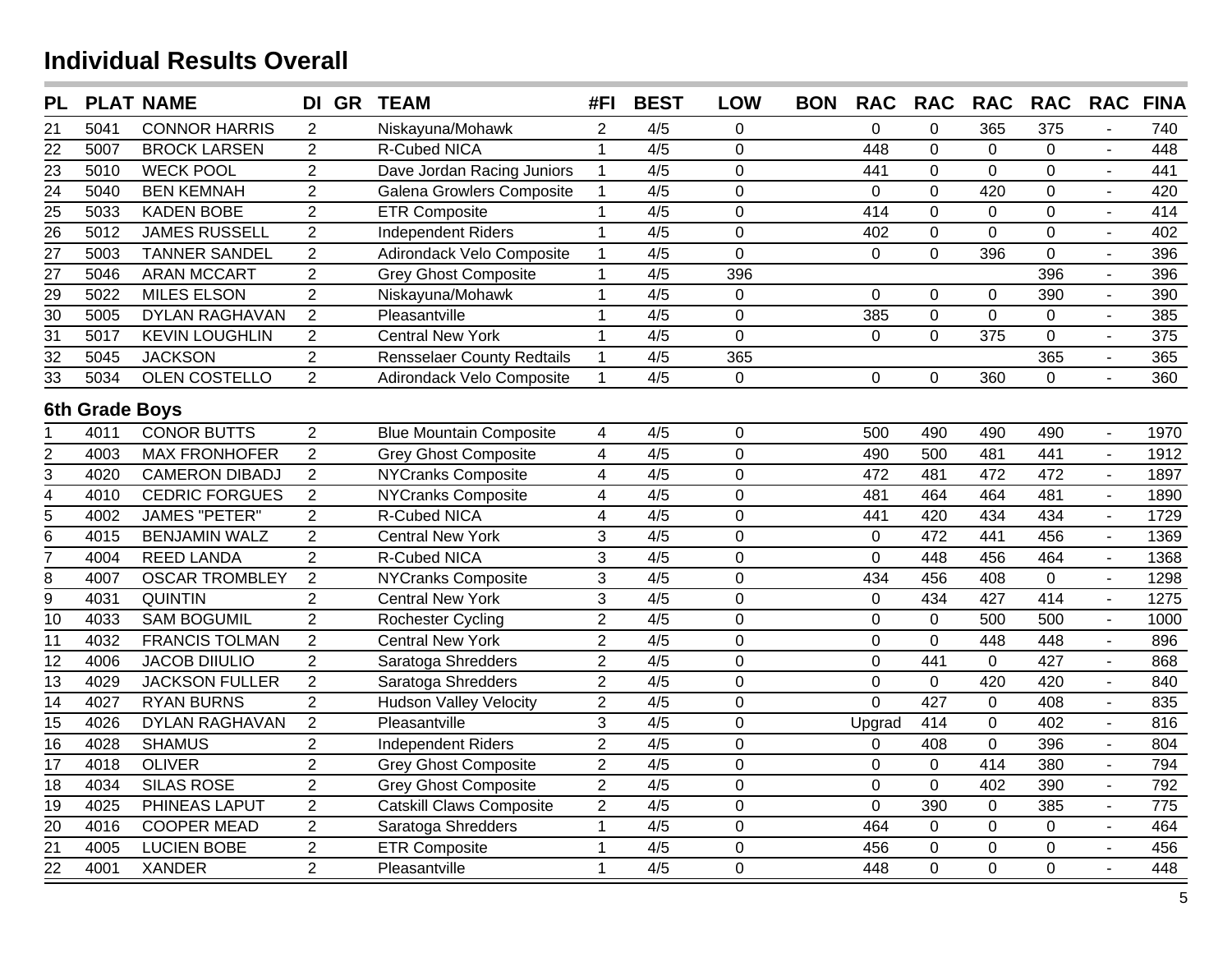| <b>PL</b>       |                     | <b>PLAT NAME</b>       | DI GR TEAM     |                                   | #FI                     | <b>BEST</b>      | <b>LOW</b>     | <b>BON</b> | <b>RAC</b>       | <b>RAC</b>       | <b>RAC</b>       | <b>RAC</b>       | <b>RAC</b>     | <b>FINA</b> |
|-----------------|---------------------|------------------------|----------------|-----------------------------------|-------------------------|------------------|----------------|------------|------------------|------------------|------------------|------------------|----------------|-------------|
| 23              | 4013                | <b>EMMOTT MILLER</b>   | 2              | Saratoga Shredders                | $\mathbf{1}$            | 4/5              | 0              |            | 427              | $\mathbf 0$      | 0                | 0                |                | 427         |
| $\overline{24}$ | 4023                | <b>COLIN GLASS</b>     | $\overline{2}$ | <b>Rivertowns Racing</b>          | $\mathbf{1}$            | $\overline{4/5}$ | $\overline{0}$ |            | $\mathbf 0$      | 402              | $\overline{0}$   | $\mathbf 0$      | $\sim$         | 402         |
| $\frac{25}{26}$ | 4030                | <b>CONOR GEARY</b>     | $\overline{2}$ | <b>Catskill Claws Composite</b>   | $\mathbf{1}$            | 4/5              | $\mathbf 0$    |            | 0                | 396              | 0                | 0                | $\overline{a}$ | 396         |
|                 | 4019                | <b>ELIAS GLENN</b>     | $\overline{2}$ | <b>Grey Ghost Composite</b>       | $\mathbf{1}$            | 4/5              | $\pmb{0}$      |            | $\pmb{0}$        | $\mathsf 0$      | $\overline{0}$   | 375              | $\blacksquare$ | 375         |
| $\overline{27}$ | 4024                | ZAKARIAH (ZAK)         | $\overline{2}$ | <b>Rensselaer County Redtails</b> | $\mathbf{1}$            | 4/5              | $\mathbf 0$    |            | 0                | $\mathbf 0$      | 0                | 370              | $\blacksquare$ | 370         |
|                 | <b>Varsity Boys</b> |                        |                |                                   |                         |                  |                |            |                  |                  |                  |                  |                |             |
|                 | 62                  | <b>ANDREW SANCHEZ</b>  | $\overline{2}$ | Dave Jordan Racing Juniors        | 4                       | 4/5              | $\mathbf 0$    |            | 565              | 575              | 575              | 565              | $\sim$         | 2280        |
| $\overline{2}$  | $\overline{59}$     | <b>JACOB GILSON</b>    | $\overline{2}$ | Niskayuna/Mohawk                  | $\overline{4}$          | 4/5              | $\mathbf 0$    |            | 556              | 565              | 565              | $\overline{575}$ | $\overline{a}$ | 2261        |
| $\overline{3}$  | $\overline{51}$     | <b>KALEB TOSCANO</b>   | $\overline{2}$ | <b>Central New York</b>           | $\overline{4}$          | 4/5              | $\overline{0}$ |            | 575              | 556              | 556              | $\overline{556}$ |                | 2243        |
| $\frac{4}{5}$   | 61                  | <b>JACOB MCCARTHY</b>  | $\overline{2}$ | Niskayuna/Mohawk                  | $\overline{\mathbf{4}}$ | 4/5              | $\mathbf 0$    |            | 539              | $\overline{547}$ | $\overline{547}$ | 539              |                | 2172        |
|                 | 57                  | <b>JAMES MCKINLEY</b>  | $\overline{2}$ | <b>NYCranks Composite</b>         | $\overline{\mathbf{4}}$ | 4/5              | $\mathbf 0$    |            | 547              | 531              | 531              | $\overline{547}$ |                | 2156        |
| $\overline{6}$  | $\overline{53}$     | <b>LUCAS BARAD</b>     | $\overline{2}$ | <b>ETR Composite</b>              | $\overline{4}$          | 4/5              | $\mathbf 0$    |            | 531              | 539              | 539              | 516              |                | 2125        |
| $\overline{7}$  | 60                  | <b>BRAYDEN</b>         | $\overline{2}$ | <b>Grey Ghost Composite</b>       | $\overline{\mathbf{4}}$ | 4/5              | $\overline{0}$ |            | 502              | 502              | 509              | $\overline{531}$ | $\overline{a}$ | 2044        |
|                 | $\overline{50}$     | <b>COLLIN</b>          | $\overline{2}$ | <b>R-Cubed NICA</b>               | $\overline{\mathbf{4}}$ | 4/5              | $\overline{0}$ |            | 509              | 489              | $\overline{502}$ | 495              | $\overline{a}$ | 1995        |
| $rac{8}{9}$     | $\overline{55}$     | <b>JOHN BEDNAREK</b>   | $\overline{2}$ | R-Cubed NICA                      | 3                       | 4/5              | $\mathbf 0$    |            | $\pmb{0}$        | 523              | 523              | 523              | $\overline{a}$ | 1569        |
| $\overline{10}$ | $\overline{52}$     | <b>SILAS MARVIN</b>    | $\overline{2}$ | R-Cubed NICA                      | 3                       | 4/5              | $\mathbf 0$    |            | 0                | 495              | $\overline{516}$ | 509              | $\sim$         | 1520        |
| 11              | 56                  | <b>ALEXANDER</b>       | $\overline{2}$ | Pleasantville                     | $\overline{2}$          | 4/5              | $\mathbf 0$    |            | 523              | 516              | $\pmb{0}$        | $\mathbf 0$      | $\sim$         | 1039        |
| 12              | 58                  | <b>JASON SENDEK</b>    | $\overline{2}$ | Pleasantville                     | $\overline{2}$          | 4/5              | $\pmb{0}$      |            | 516              | 509              | 0                | $\overline{0}$   | $\blacksquare$ | 1025        |
| 13              | 54                  | <b>LUCAS SCHADE</b>    | 2              | <b>ETR Composite</b>              | $\overline{2}$          | 4/5              | $\overline{0}$ |            | $\mathbf 0$      | $\mathbf{0}$     | 495              | 502              | $\mathbf{r}$   | 997         |
|                 | <b>JV Boys</b>      |                        |                |                                   |                         |                  |                |            |                  |                  |                  |                  |                |             |
|                 | 208                 | <b>EWAN</b>            | $\overline{2}$ | Pleasantville                     | 4                       | 4/5              | $\mathbf 0$    |            | 530              | 540              | 496              | 530              | $\sim$         | 2096        |
| 2               | 207                 | <b>NIKIAN SAUTHOFF</b> | $\overline{2}$ | Pleasantville                     | $\overline{\mathbf{4}}$ | 4/5              | $\mathbf 0$    |            | 504              | 481              | 530              | $\overline{512}$ |                | 2027        |
| $\overline{3}$  | $\overline{213}$    | <b>KLODEN RAPP</b>     | $\overline{2}$ | Chenango Composite                | $\overline{\mathbf{4}}$ | 4/5              | $\mathbf 0$    |            | $\overline{512}$ | 504              | $\overline{512}$ | 488              |                | 2016        |
| $\overline{4}$  | $\overline{212}$    | <b>JASPER TRAVIS</b>   | $\overline{2}$ | R-Cubed NICA                      | $\overline{4}$          | 4/5              | $\mathbf 0$    |            | 488              | 496              | $\overline{521}$ | 496              |                | 2001        |
| $\overline{5}$  | 214                 | <b>TYLER HOPKINS</b>   | $\overline{2}$ | Chenango Composite                | $\overline{\mathbf{4}}$ | 4/5              | $\mathbf 0$    |            | 496              | 454              | 474              | 467              |                | 1891        |
| $\overline{6}$  | $\overline{210}$    | <b>PHILLIP MAUGHAN</b> | $\overline{2}$ | R-Cubed NICA                      | $\overline{4}$          | 4/5              | $\overline{0}$ |            | 442              | 474              | 467              | 448              | $\overline{a}$ | 1831        |
| $\overline{7}$  | $\overline{211}$    | <b>CHARLES</b>         | $\overline{2}$ | <b>R-Cubed NICA</b>               | $\overline{\mathbf{4}}$ | 4/5              | $\mathbf 0$    |            | 467              | 448              | 420              | 481              | $\overline{a}$ | 1816        |
| $\overline{8}$  | 224                 | <b>GARRETT</b>         | $\overline{2}$ | Niskayuna/Mohawk                  | $\overline{\mathbf{4}}$ | 4/5              | $\mathbf 0$    |            | 436              | 430              | 430              | 442              | $\sim$         | 1738        |
| $\overline{9}$  | 233                 | <b>STEVEN BROWN</b>    | $\overline{2}$ | Galena Growlers Composite         | $\overline{4}$          | 4/5              | $\mathbf 0$    |            | 425              | 425              | 415              | 454              | $\sim$         | 1719        |
| $\overline{10}$ | 209                 | CONNOR COOPER          | $\overline{2}$ | R-Cubed NICA                      | $\overline{4}$          | 4/5              | $\mathbf 0$    |            | 415              | 410              | 400              | 405              | $\blacksquare$ | 1630        |
| 11              | 219                 | <b>DREW BROOKS</b>     | $\overline{2}$ | Galena Growlers Composite         | $\mathbf{3}$            | 4/5              | $\mathbf 0$    |            | $\mathbf 0$      | 530              | 540              | 540              | $\sim$         | 1610        |
| $\overline{12}$ | $\overline{232}$    | RYAN WALSH             | $\overline{2}$ | <b>Catskill Claws Composite</b>   | $\overline{4}$          | 4/5              | $\mathbf 0$    |            | 400              | 396              | 384              | 392              | $\sim$         | 1572        |
| 13              | 231                 | <b>NOLAN BROWN</b>     | $\overline{2}$ | <b>Catskill Claws Composite</b>   | $\overline{4}$          | 4/5              | $\mathbf 0$    |            | 392              | 376              | 380              | 400              |                | 1548        |
| $\overline{14}$ | 242                 | <b>TROY WERTHNER</b>   | $\overline{2}$ | <b>NYCranks Composite</b>         | $\overline{\mathbf{4}}$ | 4/5              | $\mathbf 0$    |            | Upgrad           | 521              | 488              | 521              | $\sim$         | 1530        |
| $\overline{15}$ | 215                 | <b>JOSEPH SEIDEL</b>   | $\overline{2}$ | <b>ETR Composite</b>              | 3                       | 4/5              | $\overline{0}$ |            | 521              | 512              | 481              | $\mathbf{0}$     | $\overline{a}$ | 1514        |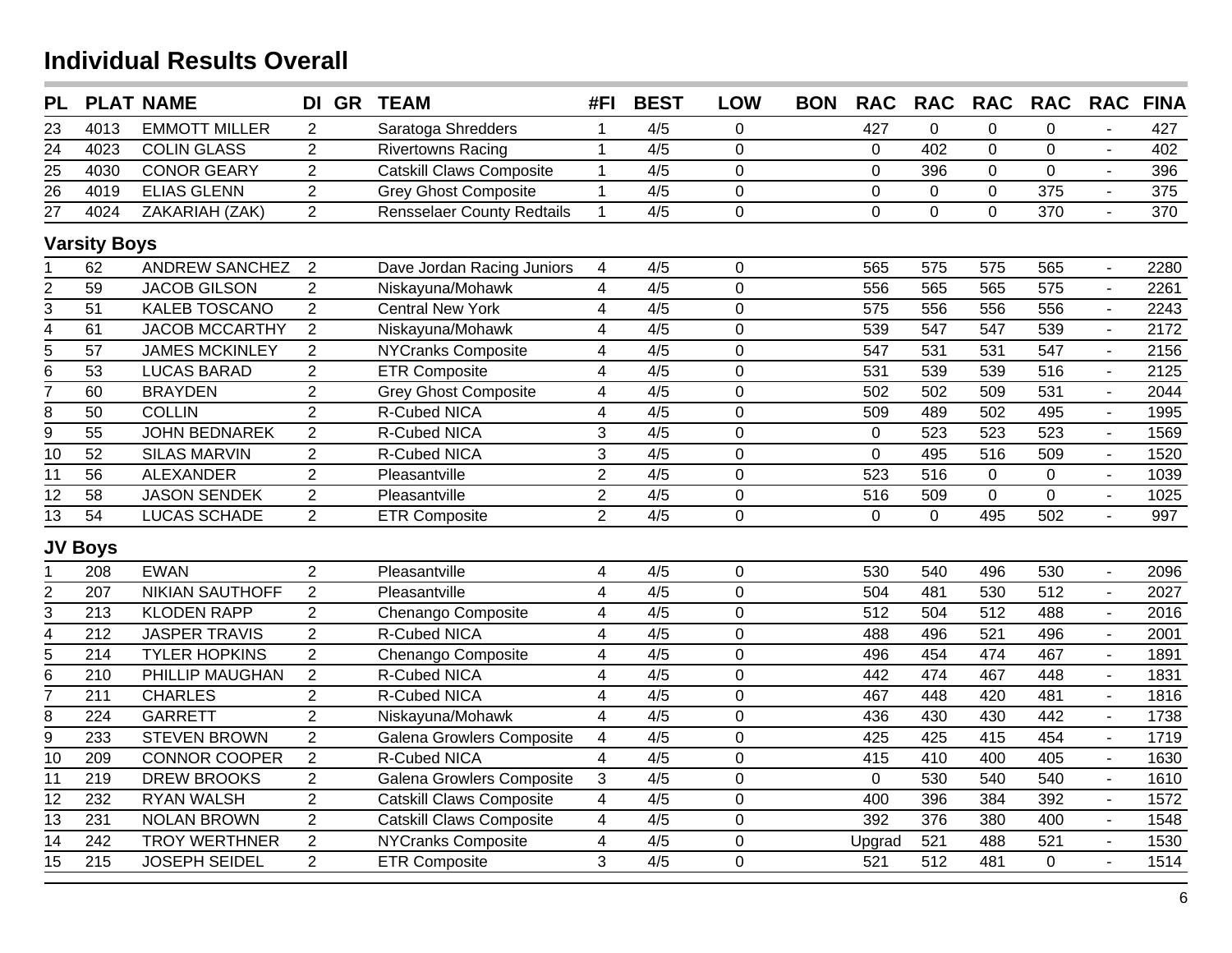| <b>PL</b>               |                  | <b>PLAT NAME</b>      | DI GR TEAM     |                                | #FI                      | <b>BEST</b>      | <b>LOW</b>     | <b>BON</b> | <b>RAC</b>  | <b>RAC</b>       | <b>RAC</b>     | <b>RAC</b>       | <b>RAC</b>               | <b>FINA</b> |
|-------------------------|------------------|-----------------------|----------------|--------------------------------|--------------------------|------------------|----------------|------------|-------------|------------------|----------------|------------------|--------------------------|-------------|
| 16                      | 241              | <b>JON TABER</b>      | $\overline{2}$ | <b>Central New York</b>        | 4                        | 4/5              | 0              |            | Upgrad      | 488              | 504            | 504              |                          | 1496        |
| 17                      | 201              | <b>DAVID VERWYS</b>   | $\overline{2}$ | R-Cubed NICA                   | 3                        | $\overline{4/5}$ | $\mathbf 0$    |            | 474         | 442              | 460            | $\overline{0}$   |                          | 1376        |
| 17                      | 221              | <b>GARRET WIDER</b>   | $\overline{2}$ | <b>NYCranks Composite</b>      | 3                        | 4/5              | $\mathbf 0$    |            | 448         | $\mathbf 0$      | 454            | 474              | $\sim$                   | 1376        |
| 19                      | 204              | <b>JORDAN</b>         | $\overline{2}$ | Otsego Composite               | 3                        | 4/5              | $\mathbf 0$    |            | 460         | 436              | 425            | $\mathbf 0$      | $\sim$                   | 1321        |
| 20                      | 243              | <b>AIDAN HOYT</b>     | $\overline{2}$ | Chenango Composite             | $\overline{3}$           | 4/5              | $\mathbf 0$    |            | $\mathbf 0$ | 420              | 436            | 460              | $\sim$                   | 1316        |
| $\overline{21}$         | $\overline{226}$ | <b>BOHDAN KINAL</b>   | $\overline{2}$ | Niskayuna/Mohawk               | $\overline{3}$           | 4/5              | $\overline{0}$ |            | $\mathbf 0$ | 415              | 442            | 430              | $\sim$                   | 1287        |
| $\overline{22}$         | 205              | <b>NATHAN HEAVNER</b> | $\overline{2}$ | Otsego Composite               | 3                        | 4/5              | $\overline{0}$ |            | $\mathbf 0$ | 405              | 448            | 425              | $\sim$                   | 1278        |
| $\overline{23}$         | 220              | <b>GRAYSON BOYER</b>  | $\overline{2}$ | Galena Growlers Composite      | 3                        | 4/5              | $\overline{0}$ |            | 410         | 388              | 405            | $\mathbf 0$      | $\blacksquare$           | 1203        |
| $\overline{24}$         | 235              | <b>DAN THOMPSON</b>   | $\overline{2}$ | Galena Growlers Composite      | 3                        | 4/5              | $\mathbf 0$    |            | $\mathbf 0$ | 384              | 388            | 415              | $\sim$                   | 1187        |
| $\overline{25}$         | 222              | <b>LUKE</b>           | $\overline{2}$ | <b>NYCranks Composite</b>      | 3                        | 4/5              | $\mathbf 0$    |            | 0           | $\overline{372}$ | 392            | 420              | $\sim$                   | 1184        |
| $\overline{26}$         | 227              | <b>NOLAN MCCARTHY</b> | $\overline{2}$ | Rochester Cycling              | $\overline{3}$           | 4/5              | $\overline{0}$ |            | 396         | 380              | $\overline{0}$ | 388              | $\blacksquare$           | 1164        |
| $\overline{27}$         | 202              | <b>JOSEPH MARINO</b>  | $\overline{2}$ | <b>Blue Mountain Composite</b> | $\overline{2}$           | 4/5              | $\mathbf 0$    |            | 481         | 460              | $\mathbf 0$    | $\overline{0}$   | $\blacksquare$           | 941         |
| $\overline{28}$         | 225              | <b>SEAN MCLANE</b>    | $\overline{2}$ | Niskayuna/Mohawk               | $\overline{a}$           | 4/5              | $\mathbf 0$    |            | 430         | $\mathbf 0$      | $\mathbf 0$    | 436              | $\blacksquare$           | 866         |
| $\frac{29}{ }$          | 203              | <b>TROY CONNER</b>    | $\overline{2}$ | <b>Rochester Cycling</b>       | $\overline{2}$           | 4/5              | $\overline{0}$ |            | 454         | $\pmb{0}$        | 410            | $\mathbf 0$      | $\blacksquare$           | 864         |
| $\overline{30}$         | 238              | <b>ZACHARY STEIN</b>  | $\overline{2}$ | <b>NYCranks Composite</b>      | $\overline{2}$           | 4/5              | $\mathbf 0$    |            | 420         | 400              | $\mathbf 0$    | $\mathbf 0$      | $\overline{\phantom{a}}$ | 820         |
| $\overline{31}$         | 236              | <b>ANDREW</b>         | $\overline{2}$ | Galena Growlers Composite      | $\overline{2}$           | 4/5              | $\mathbf 0$    |            | $\mathbf 0$ | $\mathbf 0$      | 396            | 410              | $\blacksquare$           | 806         |
| $\overline{32}$         | 239              | <b>OWEN GRABICKI</b>  | $\overline{2}$ | Niskayuna/Mohawk               | $\overline{2}$           | 4/5              | $\mathbf 0$    |            | $\mathbf 0$ | 392              | $\mathbf 0$    | 396              | $\blacksquare$           | 788         |
| $\overline{33}$         | $\overline{216}$ | <b>OWEN BALLARD</b>   | $\overline{2}$ | <b>Independent Riders</b>      | $\mathbf{1}$             | 4/5              | $\mathbf 0$    |            | 540         | $\mathbf 0$      | $\mathbf 0$    | $\mathbf 0$      | $\sim$                   | 540         |
| $\overline{34}$         | 200              | ROBIN N'DOLO          | $\overline{2}$ | Saratoga Shredders             | $\mathbf{1}$             | 4/5              | $\mathbf 0$    |            | $\mathbf 0$ | 467              | $\mathbf 0$    | $\boldsymbol{0}$ | $\blacksquare$           | 467         |
| $\overline{35}$         | 223              | <b>BEN KUDELKA</b>    | $\overline{2}$ | <b>NYCranks Composite</b>      | $\mathbf{1}$             | 4/5              | $\overline{0}$ |            | 405         | $\overline{0}$   | $\overline{0}$ | $\overline{0}$   |                          | 405         |
|                         |                  | <b>Sophomore Boys</b> |                |                                |                          |                  |                |            |             |                  |                |                  |                          |             |
|                         | 500              | <b>OWEN LETTERMAN</b> | 2              | R-Cubed NICA                   | 4                        | 4/5              | $\mathbf 0$    |            | 490         | 441              | 500            | 500              | $\overline{\phantom{a}}$ | 1931        |
| $\overline{2}$          | 507              | <b>CARTER MOOERS</b>  | $\overline{2}$ | <b>NYCranks Composite</b>      | $\overline{\mathbf{4}}$  | 4/5              | $\mathbf 0$    |            | 472         | 481              | 481            | 490              | $\blacksquare$           | 1924        |
| 3                       | $\overline{512}$ | <b>MAX RUSSO</b>      | $\overline{2}$ | <b>NYCranks Composite</b>      | $\overline{\mathcal{A}}$ | 4/5              | $\mathbf 0$    |            | 481         | 500              | 448            | 464              |                          | 1893        |
| $\overline{\mathbf{4}}$ | 509              | <b>BEN WIKE</b>       | $\overline{2}$ | Pleasantville                  | $\overline{4}$           | 4/5              | $\overline{0}$ |            | 448         | 464              | 456            | 472              |                          | 1840        |
| $\overline{5}$          | 522              | <b>RYAN DEMEO</b>     | $\overline{c}$ | <b>NYCranks Composite</b>      | $\overline{4}$           | 4/5              | $\overline{0}$ |            | 441         | 490              | 434            | 448              | $\sim$                   | 1813        |
| $\overline{6}$          | 515              | <b>COLIN SHERIDAN</b> | $\overline{2}$ | <b>Blue Mountain Composite</b> | $\overline{\mathbf{4}}$  | 4/5              | $\pmb{0}$      |            | 427         | 414              | 472            | 441              | $\sim$                   | 1754        |
| 7                       | 520              | <b>OWEN EVANS</b>     | $\overline{2}$ | <b>Rochester Cycling</b>       | $\overline{\mathbf{4}}$  | 4/5              | $\mathbf 0$    |            | 464         | 456              | 420            | 360              | $\sim$                   | 1700        |
| 8                       | 519              | <b>NATHAN REED</b>    | $\overline{2}$ | <b>Grey Ghost Composite</b>    | $\overline{\mathbf{4}}$  | 4/5              | $\mathbf 0$    |            | 434         | 402              | 427            | 414              |                          | 1677        |
| $\overline{9}$          | 501              | <b>WILLIAM SULAS</b>  | $\overline{2}$ | Otsego Composite               | 4                        | $\overline{4/5}$ | $\mathbf 0$    |            | 414         | $\frac{1}{385}$  | 408            | 456              |                          | 1663        |
| $\overline{10}$         | $\overline{518}$ | <b>LUCAS ALBER</b>    | $\overline{2}$ | Niskayuna/Mohawk               | $\overline{4}$           | $\overline{4/5}$ | $\overline{0}$ |            | 385         | 420              | 441            | 396              |                          | 1642        |
| $\overline{11}$         | 511              | <b>JAKE RUSSO</b>     | $\overline{2}$ | <b>NYCranks Composite</b>      | 4                        | 4/5              | $\pmb{0}$      |            | 420         | 434              | 360            | 420              |                          | 1634        |
| 12                      | 532              | <b>BANYAN LOVE</b>    | $\overline{2}$ | <b>Fingerlakes Composite</b>   | $\overline{\mathcal{A}}$ | 4/5              | $\mathbf 0$    |            | 402         | 380              | 385            | 390              | $\sim$                   | 1557        |
| 13                      | 526              | <b>ALEX DOWNS</b>     | $\overline{2}$ | <b>R-Cubed NICA</b>            | $\overline{\mathbf{4}}$  | 4/5              | $\mathbf 0$    |            | 390         | 365              | 352            | 375              | $\sim$                   | 1482        |
| 14                      | 502              | <b>LUKE ZEBELMAN</b>  | $\overline{2}$ | Pleasantville                  | $\mathfrak{S}$           | 4/5              | $\mathbf 0$    |            | $\mathsf 0$ | 472              | 490            | 481              | $\blacksquare$           | 1443        |
| $\overline{15}$         | $\overline{516}$ | <b>SAM GRIFF</b>      | $\overline{2}$ | Pleasantville                  | $\overline{3}$           | $\overline{4/5}$ | 0              |            | 0           | 448              | 464            | 427              | $\overline{a}$           | 1339        |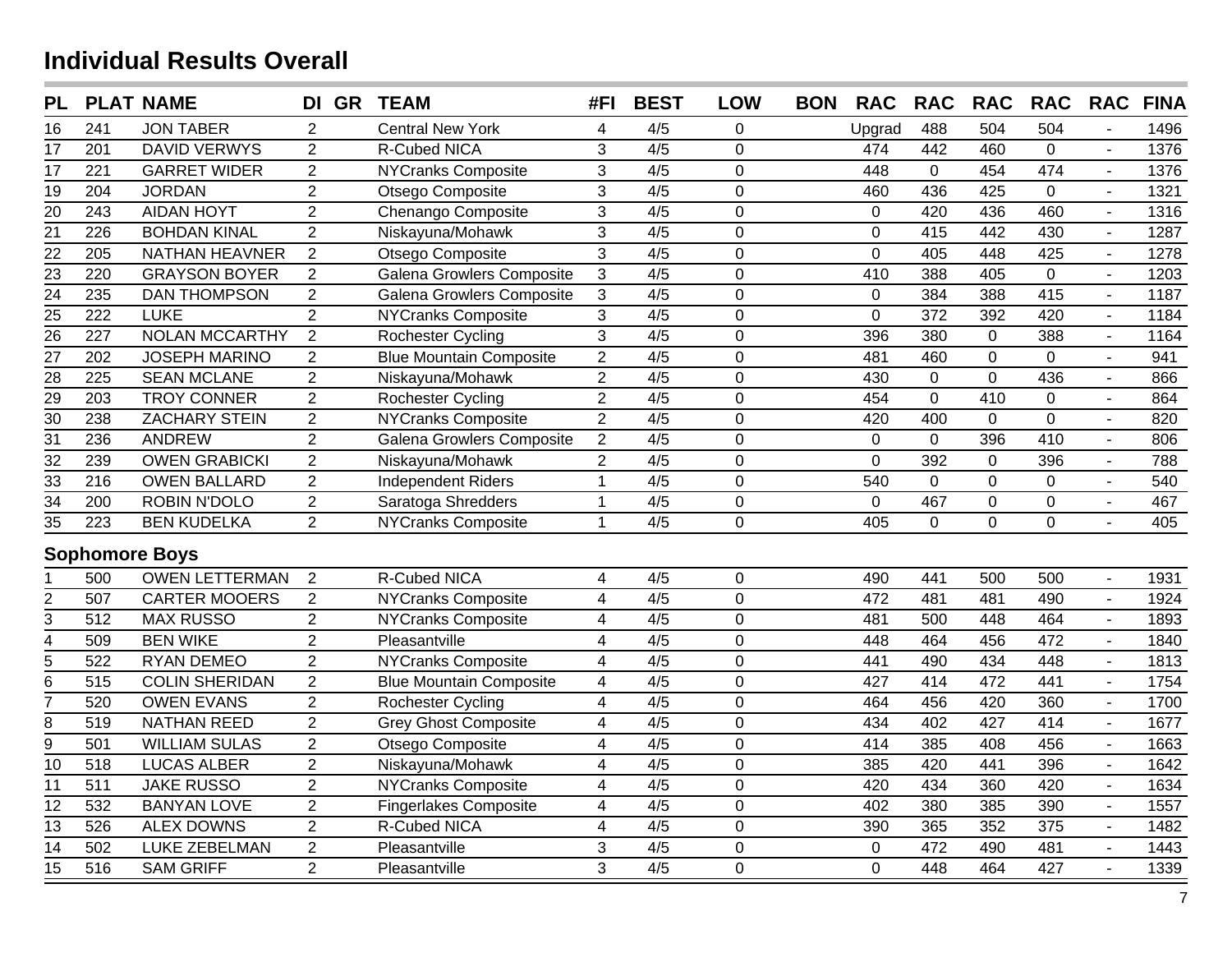| <b>PL</b>       |                      | <b>PLAT NAME</b>       | DI GR          | <b>TEAM</b>                     | #FI                     | <b>BEST</b>      | <b>LOW</b>     | <b>BON</b> | <b>RAC</b>  | <b>RAC</b>     | <b>RAC</b>       | <b>RAC</b>       | <b>RAC</b>     | <b>FINA</b> |
|-----------------|----------------------|------------------------|----------------|---------------------------------|-------------------------|------------------|----------------|------------|-------------|----------------|------------------|------------------|----------------|-------------|
| 16              | 514                  | <b>PATRICK GILBERT</b> | 2              | Niskayuna/Mohawk                | 3                       | 4/5              | 0              |            | 0           | 390            | 402              | 408              |                | 1200        |
| 17              | $\overline{534}$     | <b>LUCCA BARRY</b>     | $\overline{2}$ | Niskayuna/Mohawk                | 3                       | $\overline{4/5}$ | $\overline{0}$ |            | 408         | 370            | 380              | $\overline{0}$   | $\sim$         | 1158        |
| 18              | 543                  | <b>NASH ROBERTS</b>    | $\overline{2}$ | <b>Independent Riders</b>       | $\overline{3}$          | $\overline{4/5}$ | $\overline{0}$ |            | $\mathbf 0$ | 396            | 396              | 356              | $\sim$         | 1148        |
| $\overline{19}$ | 529                  | <b>CHARLIE SHELDON</b> | 2              | Galena Growlers Composite       | $\mathbf{3}$            | 4/5              | $\overline{0}$ |            | $\mathbf 0$ | 356            | 340              | 365              | $\sim$         | 1061        |
| 20              | 503                  | <b>MICHAEL</b>         | $\overline{2}$ | R-Cubed NICA                    | $\overline{2}$          | 4/5              | $\overline{0}$ |            | $\mathsf 0$ | $\pmb{0}$      | 414              | 434              | $\sim$         | 848         |
| $\overline{21}$ | 539                  | <b>MATTEO BLUM</b>     | $\overline{2}$ | Pleasantville                   | $\overline{2}$          | 4/5              | $\mathbf 0$    |            | 0           | 408            | 390              | $\mathbf 0$      | $\sim$         | 798         |
| $\overline{22}$ | 535                  | <b>DREW MARGELOT</b>   | $\overline{2}$ | R-Cubed NICA                    | $\overline{2}$          | 4/5              | $\overline{0}$ |            | $\mathbf 0$ | 375            | $\overline{0}$   | 402              | $\sim$         | 777         |
| $\overline{23}$ | 530                  | <b>EBEN PERKINS</b>    | $\overline{2}$ | R-Cubed NICA                    | $\overline{2}$          | 4/5              | $\overline{0}$ |            | 0           | $\mathbf 0$    | $\frac{1}{375}$  | 385              | $\overline{a}$ | 760         |
| $\overline{24}$ | $\overline{523}$     | <b>BENJAMIN</b>        | $\overline{2}$ | <b>Catskill Claws Composite</b> | $\overline{2}$          | 4/5              | $\overline{0}$ |            | 0           | $\overline{0}$ | 370              | 380              | $\sim$         | 750         |
| $\overline{25}$ | 536                  | <b>GERIK RYNSKI</b>    | $\overline{2}$ | Rochester Cycling               | $\overline{2}$          | 4/5              | $\mathbf 0$    |            | $\mathbf 0$ | $\mathbf 0$    | 356              | 370              | $\sim$         | 726         |
| $\overline{26}$ | 508                  | <b>TROY WERTHNER</b>   | $\overline{2}$ | <b>NYCranks Composite</b>       | $\mathbf{1}$            | 4/5              | $\mathbf 0$    |            | 500         | $\pmb{0}$      | $\boldsymbol{0}$ | $\overline{0}$   | $\blacksquare$ | 500         |
| $\overline{27}$ | 506                  | <b>MATT MUNAFO</b>     | $\overline{2}$ | Niskayuna/Mohawk                | $\mathbf 1$             | 4/5              | $\mathbf 0$    |            | 456         | $\pmb{0}$      | $\overline{0}$   | $\pmb{0}$        | $\blacksquare$ | 456         |
| 28              | 504                  | <b>SIMON KANE</b>      | $\overline{2}$ | <b>NYCranks Composite</b>       | $\mathbf{1}$            | 4/5              | $\mathbf 0$    |            | $\mathbf 0$ | 427            | $\mathbf 0$      | $\pmb{0}$        | $\blacksquare$ | 427         |
| $\overline{29}$ | 524                  | <b>CHRISTOPHER</b>     | $\overline{2}$ | <b>Catskill Claws Composite</b> | $\mathbf{1}$            | 4/5              | $\mathbf 0$    |            | 396         | $\mathbf 0$    | $\mathbf 0$      | $\mathbf 0$      | $\blacksquare$ | 396         |
| $\overline{30}$ | 538                  | <b>KHANG DO</b>        | $\overline{2}$ | <b>ETR Composite</b>            | $\mathbf{1}$            | 4/5              | $\mathbf 0$    |            | 380         | $\overline{0}$ | $\overline{0}$   | $\mathbf 0$      | $\blacksquare$ | 380         |
| $\overline{31}$ | 544                  | <b>JOHNNY MUDGE</b>    | $\overline{2}$ | <b>Watervile Mountain Bike</b>  | $\mathbf{1}$            | 4/5              | $\mathbf 0$    |            | $\mathbf 0$ | $\overline{0}$ | 365              | $\mathbf 0$      | $\sim$         | 365         |
| $\overline{32}$ | 541                  | <b>GABE LUNIN-PACK</b> | $\overline{2}$ | <b>ETR Composite</b>            | $\mathbf{1}$            | 4/5              | $\mathbf 0$    |            | $\mathbf 0$ | 360            | $\overline{0}$   | $\mathbf 0$      | $\sim$         | 360         |
| $\overline{33}$ | 510                  | <b>JACK TUCKER</b>     | $\overline{2}$ | Watervile Mountain Bike         | $\mathbf{1}$            | 4/5              | $\pmb{0}$      |            | $\pmb{0}$   | $\pmb{0}$      | 348              | $\boldsymbol{0}$ | $\sim$         | 348         |
| $\overline{34}$ | 505                  | DOMINIC DURSO          | $\overline{2}$ | <b>Fingerlakes Composite</b>    | $\mathbf{1}$            | 4/5              | $\Omega$       |            | $\mathbf 0$ | $\overline{0}$ | 344              | $\overline{0}$   |                | 344         |
|                 | <b>Freshman Boys</b> |                        |                |                                 |                         |                  |                |            |             |                |                  |                  |                |             |
|                 | 817                  | <b>JAXSON CALICE</b>   | $\overline{2}$ | Chenango Composite              | 4                       | 4/5              | $\mathbf 0$    |            | 481         | 500            | 500              | 500              | $\sim$         | 1981        |
| $\overline{2}$  | 828                  | <b>LANDON KINAL</b>    | $\overline{2}$ | Niskayuna/Mohawk                | $\overline{\mathbf{4}}$ | 4/5              | $\mathbf 0$    |            | 490         | 481            | 490              | 472              |                | 1933        |
| 3               | 818                  | <b>JACK</b>            | $\overline{2}$ | Chenango Composite              | $\overline{4}$          | 4/5              | $\mathbf 0$    |            | 464         | 472            | 481              | 481              |                | 1898        |
| $\overline{4}$  | 824                  | <b>BRAEDON BAKER</b>   | $\overline{2}$ | Galena Growlers Composite       | $\overline{\mathbf{4}}$ | 4/5              | $\overline{0}$ |            | 434         | 456            | 448              | 464              | $\overline{a}$ | 1802        |
| 5               | 834                  | <b>ETHAN HIGGINS</b>   | $\overline{2}$ | R-Cubed NICA                    | $\overline{4}$          | 4/5              | $\mathbf 0$    |            | 472         | 441            | 427              | 402              | $\overline{a}$ | 1742        |
| 6               | 819                  | <b>CONNOR LOGUE</b>    | $\overline{2}$ | <b>Fingerlakes Composite</b>    | $\overline{\mathbf{4}}$ | 4/5              | $\overline{0}$ |            | 441         | 402            | 385              | 420              | $\sim$         | 1648        |
| $\overline{7}$  | 816                  | <b>LOGAN LAROCQUE</b>  | $\overline{2}$ | R-Cubed NICA                    | $\overline{\mathbf{4}}$ | 4/5              | $\mathbf 0$    |            | 427         | 408            | 390              | 375              |                | 1600        |
| 8               | 835                  | <b>SKYE</b>            | $\overline{2}$ | <b>Fingerlakes Composite</b>    | $\overline{\mathbf{4}}$ | 4/5              | $\mathbf 0$    |            | 356         | 420            | 408              | 396              |                | 1580        |
| $\overline{9}$  | 841                  | <b>DAMIEN MURPHY</b>   | $\overline{2}$ | Galena Growlers Composite       | $\overline{\mathbf{4}}$ | $\overline{4/5}$ | $\overline{0}$ |            | 365         | 414            | 380              | 414              |                | 1573        |
| $\overline{10}$ | 823                  | <b>BRAEDAN CLARKE</b>  | $\overline{2}$ | <b>Catskill Claws Composite</b> | 4                       | 4/5              | $\overline{0}$ |            | 385         | 390            | 356              | 385              | $\overline{a}$ | 1516        |
| 10              | 840                  | <b>JACKSON KRAUSE</b>  | 2              | <b>Catskill Claws Composite</b> | 4                       | 4/5              | $\mathbf 0$    |            | 396         | 380            | 360              | 380              |                | 1516        |
| 12              | 849                  | <b>JAMES HEALEY</b>    | $\overline{2}$ | Niskayuna/Mohawk                | $\overline{\mathbf{4}}$ | 4/5              | $\mathbf 0$    |            | 390         | 375            | 370              | 360              |                | 1495        |
| 13              | 827                  | <b>LAWTON DENIS</b>    | $\overline{2}$ | Niskayuna/Mohawk                | 3                       | 4/5              | $\mathbf 0$    |            | $\mathbf 0$ | 490            | 464              | 490              |                | 1444        |
| 14              | 851                  | <b>ETHAN ADAMS</b>     | $\mathbf 2$    | <b>Grey Ghost Composite</b>     | 3                       | 4/5              | $\mathbf 0$    |            | $\mathbf 0$ | 427            | 434              | 441              | $\sim$         | 1302        |
| 15              | 850                  | <b>KYLE EFAW</b>       | $\overline{2}$ | Niskayuna/Mohawk                | $\overline{3}$          | 4/5              | $\mathbf 0$    |            | 448         | $\pmb{0}$      | 472              | 344              | $\sim$         | 1264        |
| $\overline{16}$ | 848                  | ALEXANDRE              | $\overline{2}$ | Niskayuna/Mohawk                | $\overline{3}$          | $\overline{4/5}$ | $\overline{0}$ |            | $\mathbf 0$ | 434            | 396              | 427              | $\mathbf{r}$   | 1257        |